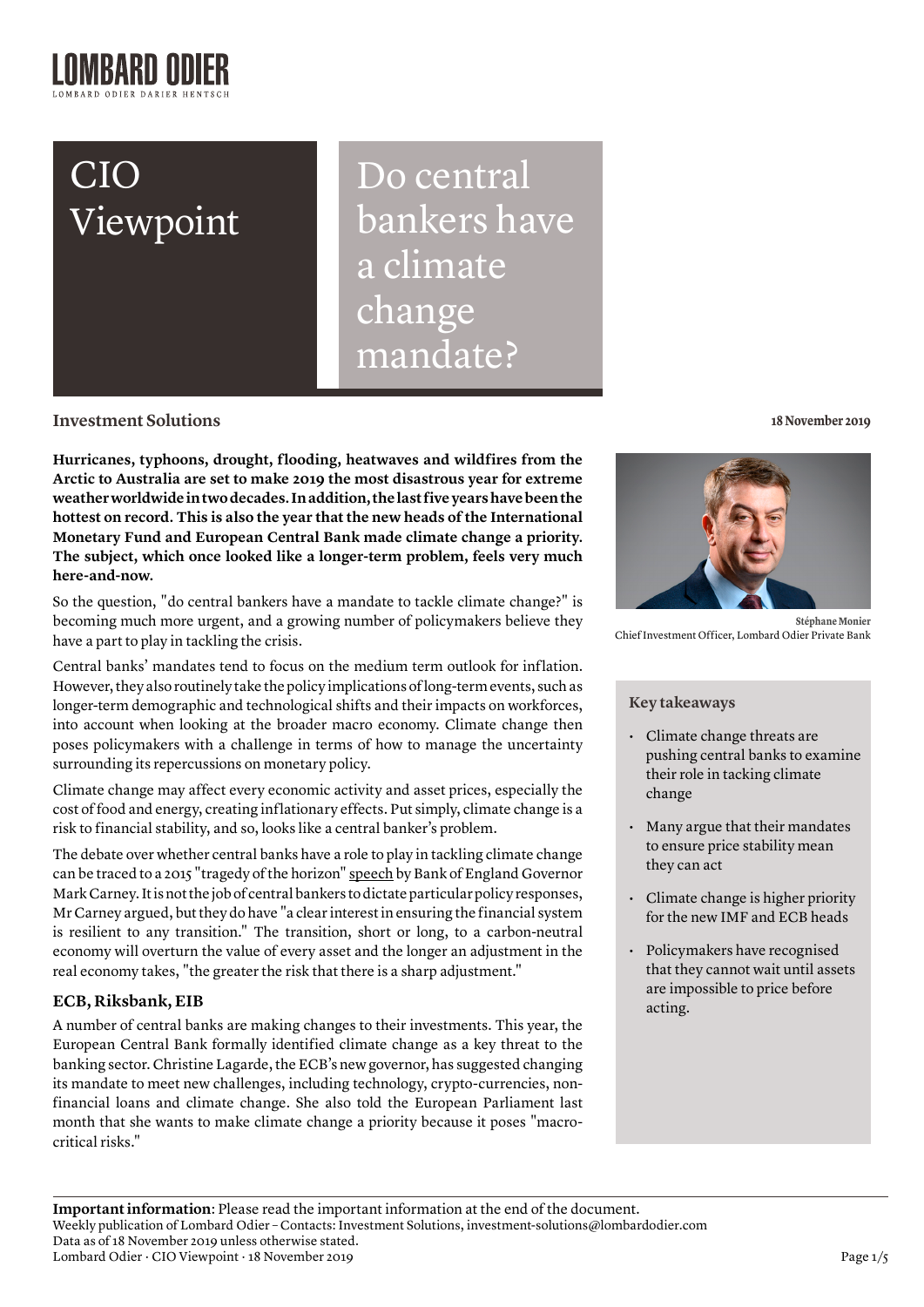#### CIO Viewpoint

Indeed, on the subject of mandates, Lagarde may plausibly argue that hers comes not from statutes in Frankfurt, but the 2015 Paris agreement that [commits](https://ec.europa.eu/clima/policies/international/negotiations/paris_en) the European Union to limiting global warming to "well below 2°C above pre-industrial levels."

Last week the [Riksbank](https://www.riksbank.se/en-gb/press-and-published/speeches-and-presentations/2019/floden-riksbank-selling-bonds-for-climate-reasons/) announced that it has sold its subsovereign debt from coal-producing provinces of Queensland and Western Australia as well as the Canadian province of Alberta, which invests in oil sands extraction. "We will not invest in assets issued by issuers with a large climate footprint," said the Swedish central bank's Deputy Governor Martin Flodén. Because most of the bank's investments are in government paper, he added, green bonds, which usually invest in specific environmental projects, are not an option.

Then on 14 November, the European Investment Bank announced that it would stop financing fossil fuel energy projects, including natural gas, from the end of 2021. The EIB, the largest multilateral financial institution in the world, has more than USD 500 billion in outstanding loans.

# **Stranded assets**

One of the problems for central banks is how to manage "stranded assets," or fossil fuel-related investments that are falling in value. In an economy transitioning to a low-carbon environment, these will become a trillion-dollar drag on central banks' own portfolios, as well as, more importantly for the wider financial markets. For example, the Norwegian central bank has [recognised](https://www.norges-bank.no/en/news-events/news-publications/Speeches/2019/2019-11-08-matsen/) that during a transition phase, lending to the country's oil and gas sector creates a risk.

There is no consensus over how far central banks should go to integrate climate change into their outlooks. Many, however, are working on the problem. The Reserve Bank of India, for example, asks commercial banks to allocate a proportion of their lending to a list of "priority sectors,' which now include renewable energy, and the People's Bank of China has incorporated green financing into its macro-prudential framework. The Banco Central do Brasil has called on commercial lenders to include environmental risk factors into their governance and then show how these affect their capital requirements. Finally, the Bank of Japan's loan support programme offers below-marketrate loans to financial institutions to support sectors including environmental-focused businesses.

Within their own books, the Dutch central bank purchases green bonds and applies Environmental, Social and Governance criteria for example, while the Swiss National Bank applies ethical exclusions to its purchases of foreign assets.

There is no agreement yet how to manage central bank's legacy of carbon-heavy assets, which after all, belong to governments. Germany's central bank is a notable stand-out in the debate. Jens Weidmann, head of the Bundesbank, agrees that central banks have a role to play, but only to manage the devaluation of these "stranded assets". Mr Weidmann does not agree that policymakers should put in place preferences for green assets or discriminate against so-called brown assets. Rather than prefer green bonds, central banks must continue to buy fixed income based on existing market rating criteria, he has [argued.](https://www.ft.com/content/60d9832c-fa3f-11e9-a354-36acbbb0d9b6)

Nevertheless, central banks must deal with the risks of climate change, "that's crystal clear," said Bundesbank executive board member Sabine Mauderer [recently.](https://meetings.imf.org/en/2019/Annual/Schedule/2019/10/16/imf-seminar-climate-change-and-central-banks) "But they cannot substitute climate policy," she said, which is the job of governments. To manage climate change as a source of financial risk effectively, she added, central banks need more and better data about systemic risk through consistent and standardised disclosure.

# **Coordinating action**

In an effort to manage this data challenge, the [Network for](https://www.ngfs.net/en) [Greening the Financial System](https://www.ngfs.net/en) (NGFS) created in 2017, tries to share best practices and analysis with the goal of helping the financial sector to meet the Paris agreement's ambitions and manage risks through sustainable investments. In April this year, the NGFS published its first recommendations.

The US Federal Reserve is, notably, not part of the NGFS. Governor Jerome Powell, for example, said recently that climate change is not a ["near-term](https://www.centralbanking.com/central-banks/financial-stability/4548401/powell-says-fed-is-increasing-work-on-climate-change-risk)" threat. Still, part of the Fed's role, according to Governor Lael Brainard on 8 November, is to adapt to new challenges. "This is no less true for climate change than it was for globalization or the information technology revolution."

The NGFS, in turn, leans on the work of the [Task Force](https://www.fsb-tcfd.org/) [on Climate-related Financial Disclosures,](https://www.fsb-tcfd.org/) which develops standards for the data that businesses need to disclose to markets.

The challenges of climate change may not be as immediately threatening as the financial crisis and its response that started in 2008. However, policymakers have recognised that they cannot wait until financial and insurance markets are no longer able to price risk or assets before addressing the challenges. Central banks must play a role in acting as part of the mechanism through which the global economy can make the transition to a low-carbon economy.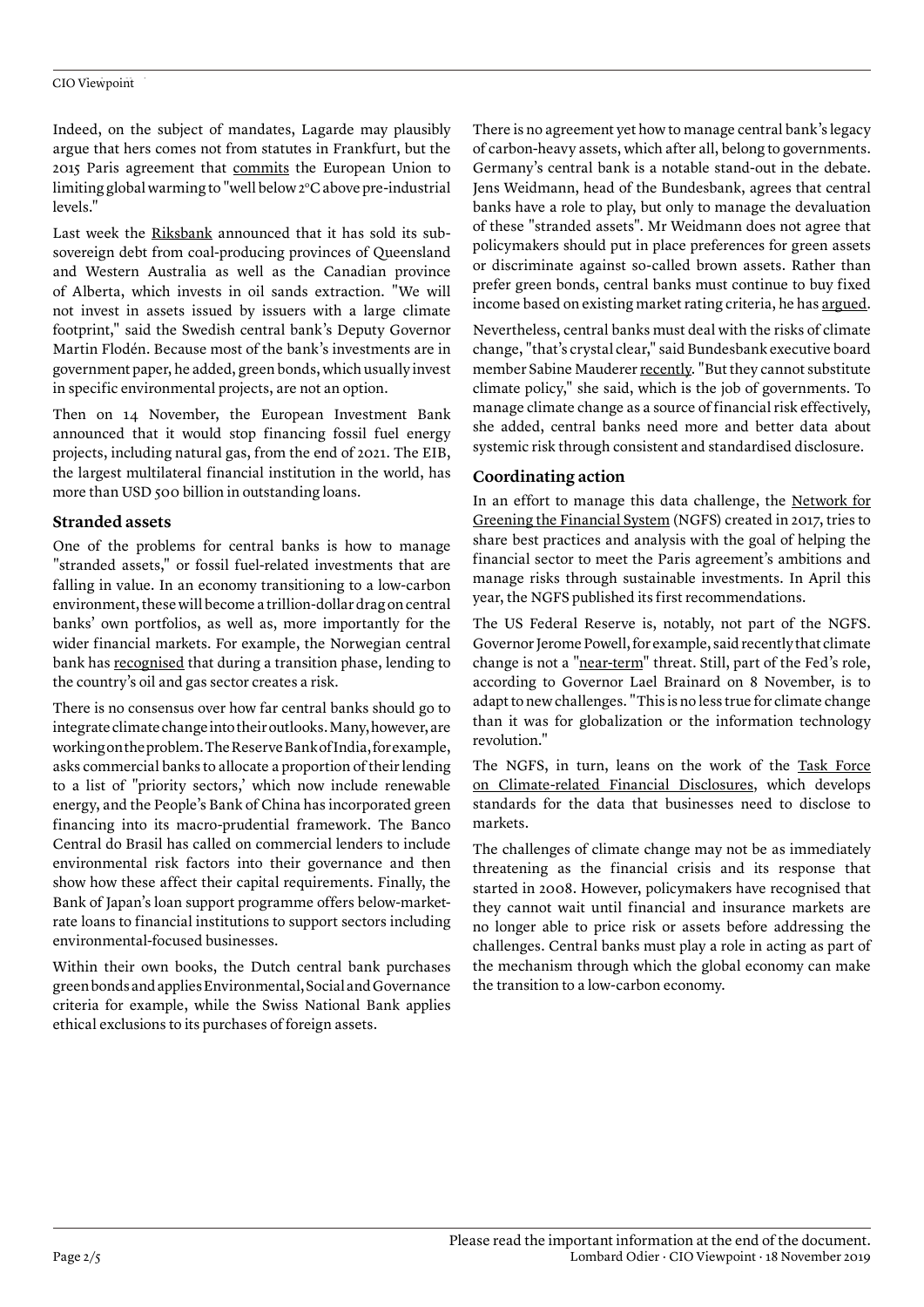# **Important information**

This is a marketing communication issued by Bank Lombard Odier & Co Ltd (hereinafter "Lombard Odier"). It is not intended for distribution, publication, or use in any jurisdiction where such distribution, publication, or use would be unlawful, nor is it aimed at any person or entity to whom it would be unlawful to address such a marketing communication. This marketing communication is provided for information purposes only. It does not constitute an offer or a recommendation to subscribe, purchase, sell or hold any security or financial instrument. It contains the opinions of Lombard Odier, as at the date of issue. These opinions and the information contained herein do not take into account an individual's specific circumstances, objectives, or needs. No representation is made that any investment or strategy is suitable or appropriate to individual circumstances or that any investment or strategy constitutes personalised investment advice to any investor. Each investor must make his/her own independent decisions regarding any securities or financial instruments mentioned herein. Tax treatment depends on the individual circumstances of each person and may be subject to change in the future. Lombard Odier does not provide tax advice. Therefore, you must verify the above and all other information provided in the marketing communication or otherwise review it with your external tax advisors. Some investment products and services, including custody, may be subject to legal restrictions or may not be available worldwide on an unrestricted basis. The information and analysis contained herein are based on sources considered reliable. Lombard Odier uses its best effort to ensure the timeliness, accuracy, and comprehensiveness of the information contained in this marketing communication. Nevertheless, all information and opinions as well as the prices, market valuations and calculations indicated herein may change without notice. **Investments are subject to a variety of risks**. Before entering into any transaction, an investor should consult his/her investment advisor and, where necessary, obtain independent professional advice in respect of risks, as well as any legal, regulatory, credit, tax, and accounting consequences. The investments mentioned in this marketing communication may carry risks that are difficult to quantify and integrate into an investment assessment. In general, products such as equities, bonds, securities lending, forex, or money market instruments bear risks, which are higher in the case of derivative, structured, and private equity products; these are aimed solely at investors who are able to understand their nature and characteristics and to bear their associated risks. On request, Lombard Odier will be pleased to provide investors with more detailed information concerning risks associated with given instruments. **Past performance is no guarantee of current or future returns, and the investor may receive back less than he/she invested**. The value of any investment in a currency other than the base currency of a portfolio is subject to the foreign exchange rates. Exchange rates may fluctuate and adversely affect the value of the investment when it is realised and converted back into the investor's base currency. The liquidity of an investment is subject to supply and demand. Some products may not have a well-established secondary market or in extreme market conditions may be difficult to value, resulting in price volatility and making it difficult to obtain a price to dispose of the asset. **This marketing communication is not issued by the organisational unit of the Bank Lombard Odier & Co Ltd responsible for the production of financial research**, as defined under the Swiss Bankers Association Directives on the Independence of Financial Research. Consequently, it is not prepared in accordance with the provisions of the referred Directives or any other legal requirements designed to promote the independence of the production of financial research. Opinions expressed in this marketing communication may differ from the opinions expressed by other divisions of Lombard Odier, including Bank Lombard Odier & Co Ltd's Research Department. Nevertheless, if opinions from financial analysts belonging to the Research Department are contained herein, such analysts attest that all of the opinions expressed accurately reflect their personal views about any given instruments. In order to ensure their independence, financial analysts are expressly prohibited from owning any securities that belong to the research universe they cover. Lombard Odier may hold positions in securities as referred to in this marketing communication for and on behalf of its clients and/or such securities may be included in the portfolios of investment funds as managed by Lombard Odier or affiliated Group companies. Lombard Odier recognises that conflicts of interest may exist as a consequence of the distribution of financial instruments or products issued and/or managed by entities belonging to the Lombard Odier Group. Lombard Odier has a Conflict of Interests policy to identify and manage such conflicts of interest. **European Union Members**: This marketing communication has been approved for use by Lombard Odier (Europe) S.A. in Luxembourg and by each of its branches operating in the following territories: **Belgium**: Lombard Odier (Europe) S.A. Luxembourg • Belgium branch; **France**: Lombard Odier (Europe) S.A. • Succursale en France; **Italy**: Lombard Odier (Europe) S.A. • Italian Branch; **Spain**: Lombard Odier (Europe) S.A. • Sucursal en España; and **United Kingdom**: Lombard Odier (Europe) S.A. • UK Branch. Lombard Odier (Europe) S.A. is a credit institution authorised and regulated by the Commission de Surveillance du Secteur Financier (CSSF) in Luxembourg. **Notice to investors in the United Kingdom**: Lombard Odier (Europe) S.A. • UK Branch is authorised in the UK by the Prudential Regulation Authority (PRA) and is subject to limited regulation by the Financial Conduct Authority (FCA) and the PRA. **Details of the extent of our authorisation and regulation by the PRA/ regulation by the FCA are available from us on request. UK regulation for the protection of retail clients in the UK and the compensation available under the UK Financial Services Compensation Scheme does not apply in respect of any investment or services provided by an overseas person**. In addition, this marketing communication has also been approved for use by the following entity domiciled within the European Union: **Spain**: Lombard Odier Gestión (España) S.G.I.I.C., S.A.U., an investment management company authorised and regulated by the Comisión Nacional del Mercado de Valores (CNMV), Spain. **Panama**: This marketing communication has been approved for use in Panamá by Lombard Odier (Panamá) Inc., an entity authorised and regulated by la Superintendencia del Mercado de Valores de Panamá. Licensed to operate as an Investment Adviser. Res. SMV No.528-2013.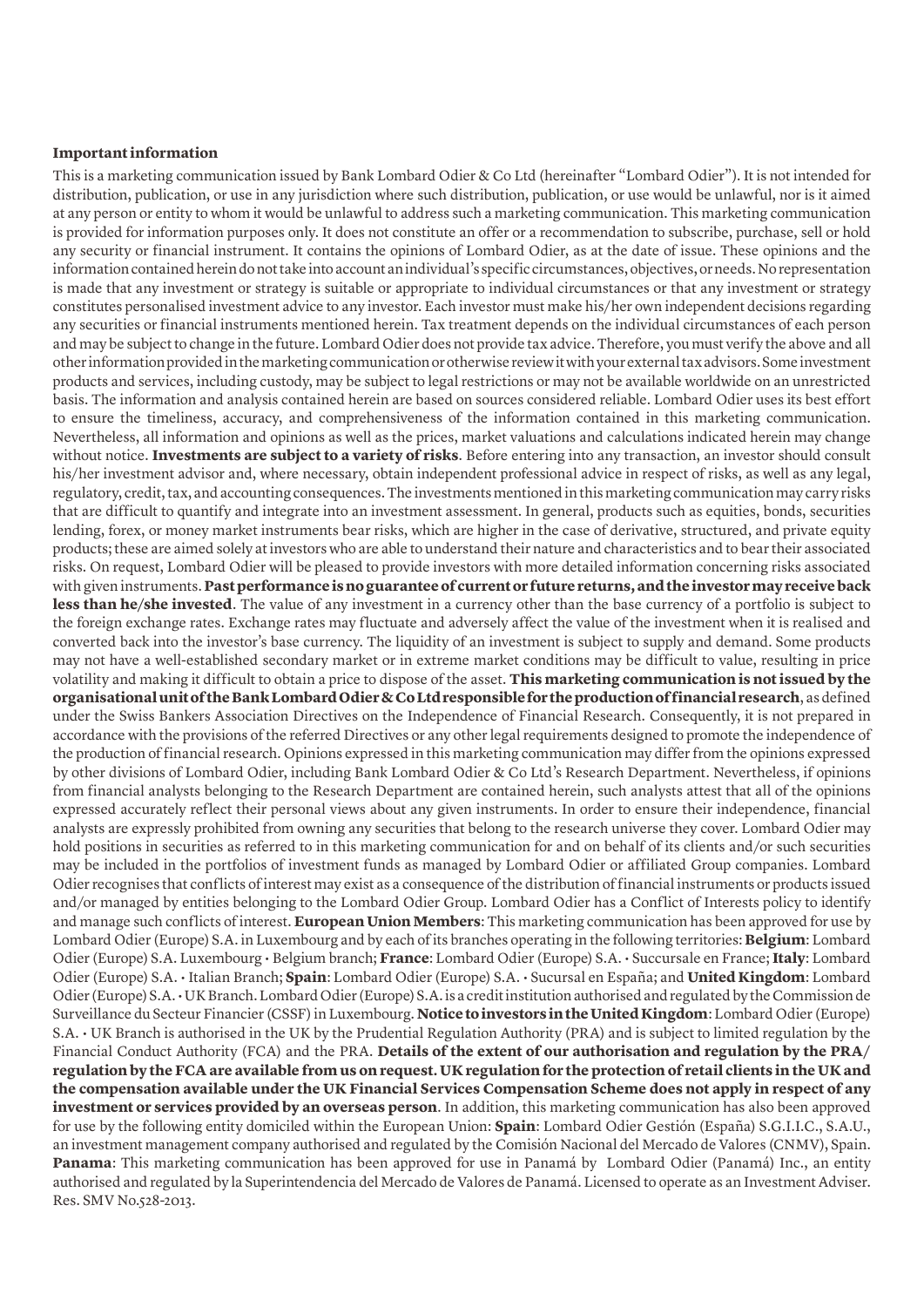**Israel**: This marketing communication has been approved for use in Israel by the Israel Representative Office of Bank Lombard Odier & Co Ltd, an entity not supervised by the Supervisor of Banks in the Bank of Israel, but by the Swiss Financial Market Supervisory Authority, which supervises the activities of Bank Lombard Odier & Co Ltd.

**South Africa**: This marketing communication has been approved for use in South Africa by the South Africa Representative Office of Bank Lombard Odier & Co Ltd, an authorised financial services provider Registration number 48505.

**Switzerland**: This marketing communication has been approved for use in Switzerland by Bank Lombard Odier & Co Ltd Geneva, a bank and securities dealer authorised and regulated by the Swiss Financial Market Supervisory Authority (FINMA).

**United States**: Neither this document nor any copy thereof may be sent to, taken into, or distributed in the United States of America, any of its territories or possessions or areas subject to its jurisdiction, or to or for the benefit of a United States Person. For this purpose, the term "United States Person" shall mean any citizen, national or resident of the United States of America, partnership organised or existing in any state, territory or possession of the United States of America, a corporation organised under the laws of the United States or of any state, territory or possession thereof, or any estate or trust that is subject to United States Federal income tax regardless of the source of its income. This marketing communication may not be reproduced (in whole or in part), transmitted, modified, or used for any public or commercial purpose without the prior written permission of Lombard Odier.

**Media:** Lombard Odier would like to offer you for your information the enclosed CIO Viewpoint. In connection with the use of the enclosed document Lombard Odier kindly draws your attention to certain particular items/conditions. The information sent is for your personal use only. In case of quoting please cite Lombard Odier in no other capacity than as source of information only. For the sake of good order Lombard Odier would like to remind you that responsibility regarding quoted content and compliance with applicable regulations rests with you. The information provided does not constitute the provision of investment advice or an offer of any financial services especially not to the public.

**Data protection:** You may be receiving this communication you have provided us with your contact details. If this is the case, note that we may process your personal data for direct marketing purposes. If you wish to object to this processing, please address your objection to the Group's Data Protection Officer: Bank Lombard Odier & Co Ltd, Group Data Protection Officer, 11, Rue de la Corraterie, 1204 Geneva, Switzerland. E-Mail: group-dataprotection@lombardodier.com. For more information on Lombard Odier's data protection policy, please refer to www.lombardodier.com/privacy-policy.

© 2019 Bank Lombard Odier & Co Ltd – all rights reserved. *Ref. LOCH/LOESA-MWNPR-en-062019*.